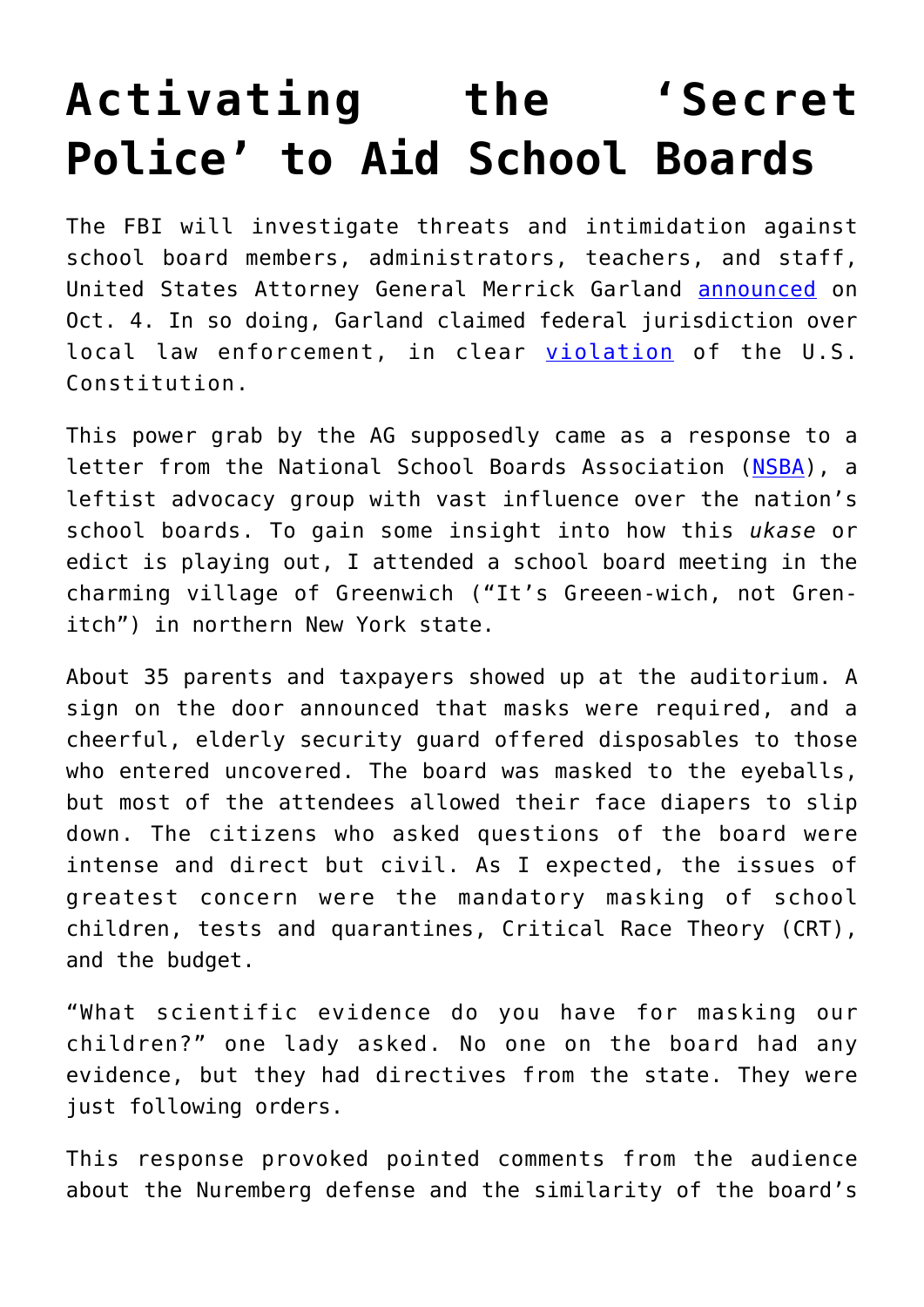behavior to that of low-level functionaries in Nazi Germany. One lady flashed a Roman salute. The board received these remarks in stony silence. If their faces had any expression, their masks concealed it.

"How many students have tested positive for COVID?" Um, er, school hasn't been in session very long, was the reply. "You don't know how many tested positive?" No.

"How are the doctrines of equity, diversity, and inclusiveness being taught in Greenwich Central School District?" The questioner did not use the term CRT, but his meaning was clear. The board's president, James Nolan, professed complete ignorance of the matter but assured the audience that the school was following guidelines established by the state.

"What about all this extra money that you've received from the state and federal governments? Are there strings attached?" another attendee demanded. After some squirming, the school's business manager admitted that, yes, the grants come with requirements.

"So, you are essentially telling us that this board is impotent? That you have no ability to make decisions on your own?" The board had no answer for this question; they had already answered it.

Taxpayers are having similar experiences all across the country. They are suddenly discovering that the situation is far more desperate than they imagined.

We have long believed that no matter how crazy the central government gets, civic involvement at the local level can put things right, at least within our own little sphere. We imagined that even if we were asleep at the switch, once we woke up and took hold of the controls, everything would be all right. But now we have learned that the switch doesn't work. We and our elected officials are locked out-or locked in!